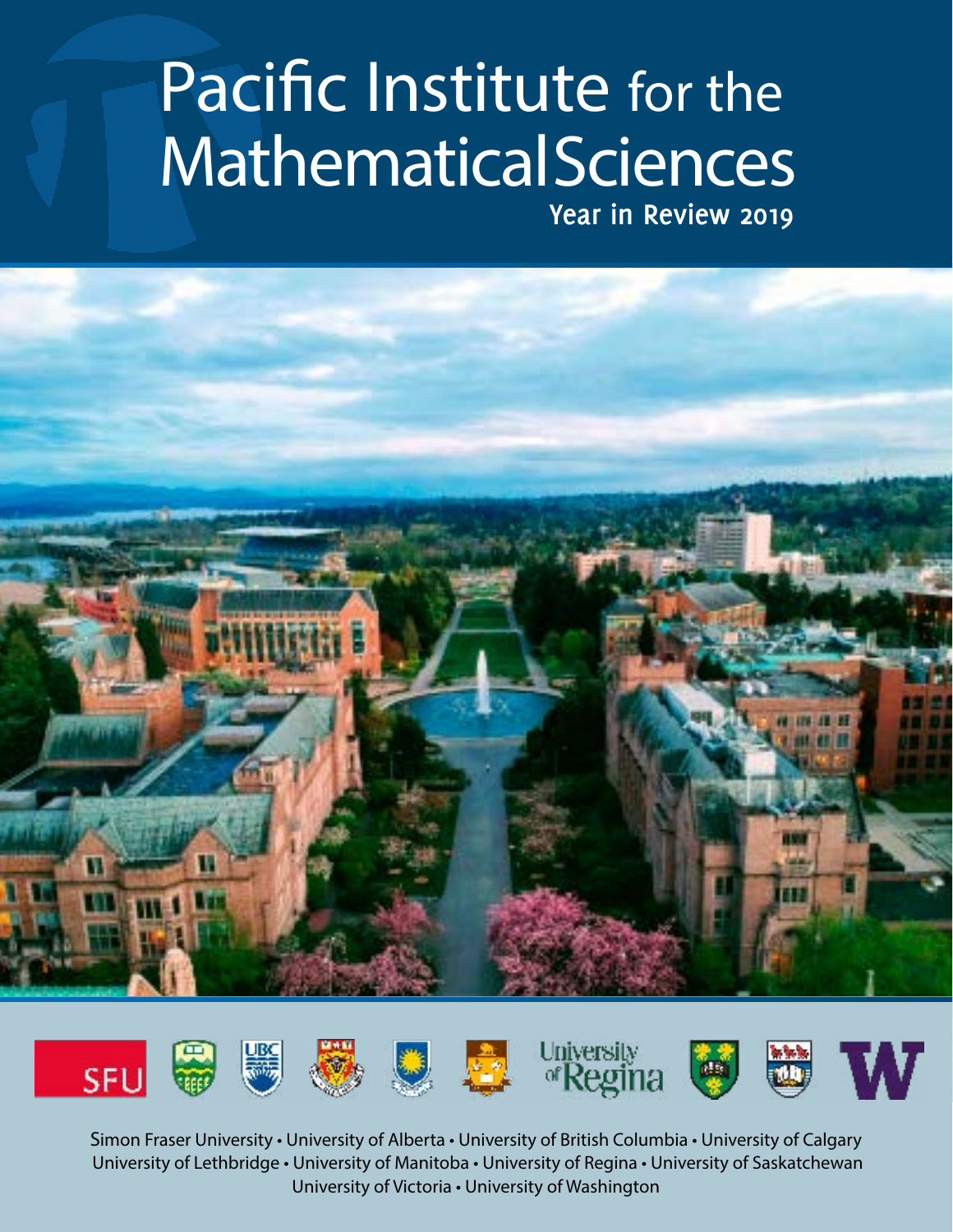## Table of Contents

| Postdoctoral Training Centre in Stochastics  9 |  |
|------------------------------------------------|--|
|                                                |  |
|                                                |  |
|                                                |  |

Dr. Melania Alvarez, BC Education Coordinator Denise Feighan, Chief Operations Officer Dr. Ian Allison, Systems and Network Manager Rozalia Mate, Finance Manager Jimmy Fryers, Communications Coordinator **Ruth A. Situma, Program Manager** Ruth A. Situma, Program Manager Eveline Lam, Finance & Event Assistant Do-Rim Joo, Executive Assistant

Dr. Ben Adcock, Simon Fraser University Dr. Terry Gannon, University of Alberta Dr. Brian Marcus, University of British Columbia Dr. Kristine Bauer, University of Calgary Dr. Nathan Ng, University of Lethbridge Dr. Kirill Kopotun, University of Manitoba Dr. Remus Floricel, University of Regina Dr. Chris Soteros, University of Saskatchewan

| PIMS Workshop on Mathematical                   |
|-------------------------------------------------|
|                                                 |
| PIMS-CNRS International Research Lab Renewal 15 |
|                                                 |
|                                                 |
|                                                 |

## Organization

Dr. Malgorzata Dubiel, Simon Fraser University Sean Graves, University of Alberta Dr. Melania Alvarez, University of British Columbia Armando Preciado Babb, University of Calgary Darja Barr, University of Manitoba Dr. Patrick Maidorn, University of Regina Jane Butterfield, University of Victoria Stavros Stavros Stavrou, University of Saskatchewan Jana Archibald, University of Lethbridge

## PIMS Central Office, University of British Columbia

Dr. Jim Colliander, Director Dr. Marni Mishna, Deputy Director

Dr. Anthony Quas, University of Victoria Dr. Christopher Hoffman, University of Washington

### PIMS Site Directors

### PIMS Education Coordinators

### PIMS Board of Directors

PIMS Central Office tel: (604) 822-3922 4176-2207 Main Mall fax: (604) 822-0883 Vancouver BC, V6T 1Z4 website: www.pims.math.ca

University of British Columbia email: reception@pims.math.ca social: @pimsmath

Mr. Engin Özberk, Chair and Special Advisor to the CEO, Mitacs Industry Executive in Residence– Minerals Dr. Jim Colliander, Director of PIMS Dr. Stefi Baum, Dean of the Faculty of Science and Professor of Physics and Astronomy, University of Manitoba Dr. Peta Bonham-Smith, Dean of College of Arts and Science, University of Saskatchewan Dr. André Buret, Vice-President Research, University of Calgary Dr. Vladimir Chernousov, Professor of Mathematical & Statistical Sciences, University of Alberta Dr. Walter Dixon, Associate Vice-President (Research) and Professor of Biochemistry and Molecular Biology, University of Alberta Dr. Douglas Farenick, Professor of Mathematics and Acting Dean of the Faculty of Science, University of Regina Dr. Michael Friedlander, IBM Professor of Computer Science and Professor of Mathematics, University of British Columbia Dr. Sam Gray, Former Senior Research Scientist, CGG Veritas Dr. Lisa Kalynchuk, Vice-President Research, University of Victoria. Dr. Stephen Kirkland, Head and Professor, Department of Mathematics, University of Manitoba Dr. Matthew Letts, Interim Dean, Arts & Science, University of Lethbridge Dr. Marni Mishna, Deputy Director of PIMS Dr. Gail Murphy, Vice-President Research and Innovation, University of British Columbia Dr. Dugan O'Neil, Associate Vice-President Research and Professor of Physics, Simon Fraser University Dr. Vaho Rebassoo, Former Chief Technology Officer, IT Services, Boeing Company Dr. Brian Russell, Vice-President, Hampson-Russell, Calgary Mr. Fernando Aguilar, Former President and Chief Executive Officer (CEO), Calfrac Well Services Dr. Tatiana Toro, Robert R. & Elaine F. Phelps Professor in Mathematics, University of Washington Dr. Sandra Zilles, Associate Professor of Computer Science and Canada Research Chair (Tier 2) in Computational Learning Theory, University of Regina Dr. André Buret, Vice-President Research, University of Calgary

The Pacific Institute for the Mathematical Sciences was founded in 1996; it is a consortium of

## universities in the Pacific Northwest and Western Canada.

**Member universities:** Simon Fraser University, University of Alberta, University of British Columbia, University of Calgary, University of Lethbridge, University of Manitoba, University of Regina, University of Saskatchewan, University of Victoria and University of Washington.

**Affiliates:** Portland State University, and the University of Northern British Columbia

The Pacific Institute for the Mathematical Sciences (PIMS) is a collaborative network dedicated to the promotion of discovery, understanding and awareness in the mathematical sciences. PIMS brings together leading researchers from major Universities across western Canada, as well as the University of Washington, and is a Unité Mixte Internationale of the National Center for Scientific Research (Le Centre national de la recherche scientifique, CNRS).

PIMS sponsors and organizes educational and community outreach, aboriginal math camps, and summer schools for both teachers and students, as well as initiatives to promote diversity in mathematics, partnerships that bring mathematical research to industry, cutting edge mathematical and scientific research, and events across the PIMS network that promote advancement in computer science, pure and applied mathematics, and statistics.

The central office is at the University of British Columbia, with a PIMS site office and a Site Director local to each of the ten member universities. The Site Director facilitates local opportunities and synergies, while the PIMS site offices provide administrative assistance for organizing local events. This distributed structure renders it quite unique, involving strong local site offices and activities, and allowing a broad impact across Western Canada and beyond.

The Board of Directors oversees the administration of PIMS, with membership consisting of the VP of Research from each of the member universities, as well as distinguished scientists and representatives from industry. An independent Scientific Review Panel composed of internationally renowned mathematical scientists assesses proposals for scientific events and programs.

### Contact information:

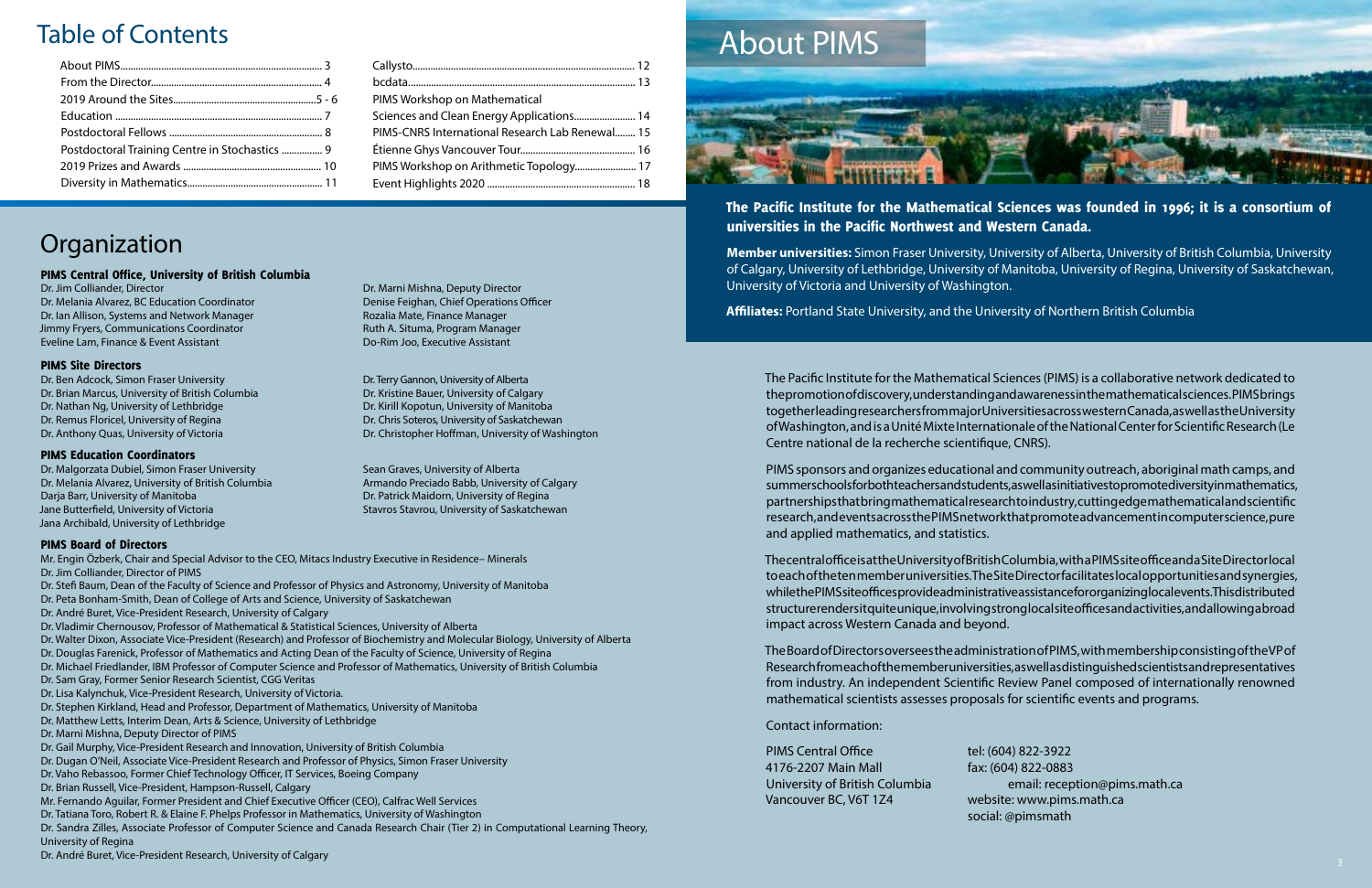

## From the Director

2019 was another excellent year for PIMS and the advancement of the mathematical sciences. Our community worked together to develop answers and to implement programs addressing the Institute's mission-driven questions. How can PIMS, in concert with our member universities and our international partners, bring researchers and trainees together to advance discovery in the mathematical sciences? What actions can our community take to broaden participation in the mathematical sciences and higher learning more generally? How can PIMS improve linkages between the university community, industry, nonprofits, and governments to unleash the power of the mathematical sciences and our talented trainees in our programs to improve society? This document showcases some of the work we've done over the past year.

A diverse collection of research activities took place across the PIMS network in 2019, with a spotlight on an event in Arithmetic Topology. A few highlights are shared in a quick panoramic tour below. Fourteen postdoctoral scholars joined the PIMS community in 2019 bringing new energy and vibrancy. We shine the spotlight on Dr. Chandra Rajapulati who is working on mathematial problems in hydrology at Global Water Futures at the University of Saskatchewan. The Postdoctoral Training Centre in Stochastics and ongoing Collaborative Research Groups (Geometric Analysis, Geometric and Cohomological Methods in Algegra, High Dimensional Data Analysis) ran research and training programs at the knowledge frontier.

The Institute's international connections were strengthened in 2019. A Vancouver tour by Professor Etienne Ghys, co-sponsored by the French Consulate and the Peter Wall Institute for Advanced Studies, included public lectures at Science World and Alliance Française. The PIMS-CNRS International Research Lab was renewed in 2019 at a celebration event in Vancouver with CEO and Chairman of the CNRS, Antoine Petit. New mobility programs with Mitacs were expanded to include other countries. Planning for the next Congress of the Pacific Rim Mathematical Association (PRIMA) in Vancouver in 2021 is underway.

PIMS, with many collaborating organizations, ran a variety of programs to broaden participation in the mathematical sciences during 2019. The Diversity in Mathematics program guided a cohort of 23 female students toward research and industrial career pathways. The Elementary Math Contest (ELMACON), the Emerging Indigeneous Scholars Summer Camp, and a Math Summer School for Elementary School Teachers are highlighted below. An additional tranche of funding from the Governement of Canada extended the Callysto project PIMS operates with Cybera. In partnership with members of the Tla'amin Nation, a PIMS team at SFU developed remarkable education resources using Callysto to interactively demonstrate mathematical ideas in the intricate patterns of traditional Coast Salish woven baskets.

PIMS has more than twenty years of experience working with industry partners. Programs like the Lunch and Learn Seminar in Calgary and industrial problem solving workshops informed many of the Institute's initiatives in 2019. The bcdata colloquium, operated in partnership with Motorola Corporation, contributes to the development of a community that intertwines students, postdocs, faculty and industry partners. A workshop on mathematical sciences and clean energy applications explored ways that the PIMS community can contribute solutions to the climate crisis.

PIMS amplifies research, training, education and public outreach activities in the mathematical sciences across a vibrant network of member universities. We look forward to continuing our work together in 2020.

Collect

James Colliander Director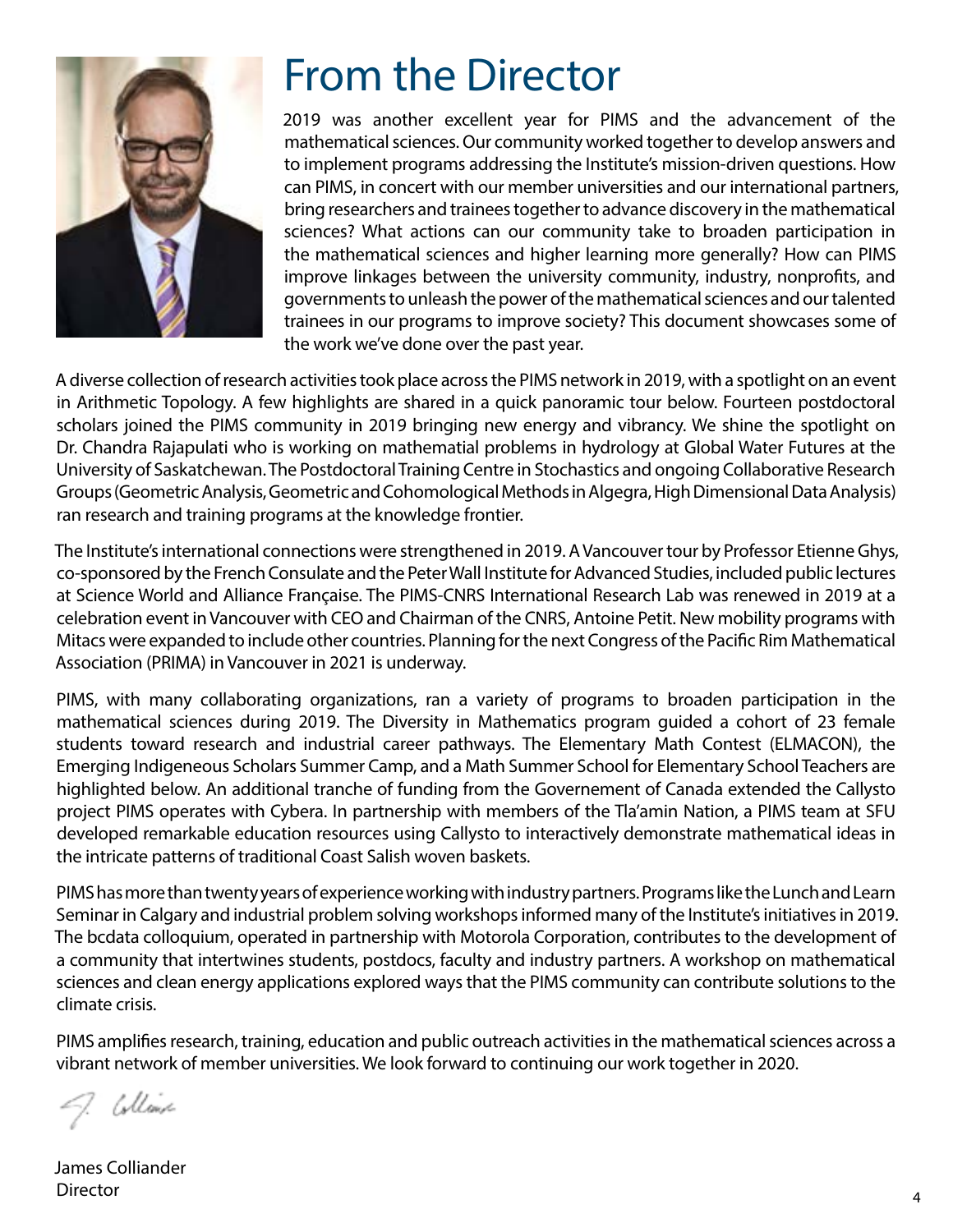## University of Lethbridge

PIMS' Distinguished Speaker Series featured Veselin Jungic, SFU, who provided an overview of the Math Catcher Outreach Program: Hands-on and No-Fear Math. With a strong First Nations component, the aim of the program is to show elementary and high school students how math is used in everyday life decisions. Through storytelling, puzzles, pictures, models, and hands-on activities, young people were encouraged to enjoy math and dispel myths that math is boring and abstract.

## University of Victoria

Attendees from Western Canada attended the first Levin Fest symposium. To celebrate the receipt of an honorary degree, Dr. Levin gave the keynote address as the CAIMS Distinguished Lecture in Mathematical Biology, "Public goods, from biofilms to societies". Attendees with research interests from economics to math biology were treated to plenary talks by both Mark Lewis (U. Alberta) and Carla Staver (Yale U.).

## University of Saskatchewan

From June 10 – 21 the University of Saskatchewan hosted the Data Science Bootcamp. Participants were able to engage with courses in Machine Learning, Analysis of High-Dimensional Data, and Data Visualization. Students had the opportunity to utilize Jupyter Notebooks to create interactive visualization of the networks, dynamic charts and cartographic visualization. Participants also gained networking experience through poster presentations, honing a valuable skill they will need in their future careers.

Over 100 attendees came together for the biannual 14th International Conference on Finite Fields and their Applications (Fq14). Researchers discussed theory, computation, and applications of finite fields, and the relation to other areas of mathematics. A diverse group of invited speakers came from France, Australia, China, Germany and the United States from different areas of research that are linked together through the common the me of finite fields.



## University of Alberta

The Canadian Conference on Computational Geometry (CCCG) is a forum to disseminate and discuss new theoretical and applied results in discrete and computational geometry. Over 50 researchers attended the conference; with 38 papers presented and 3 plenary talks disseminating breakthroughs in discrete and computational geometry. Six papers were selected to appear in a special edition of the journal Computational Geometry: Theory and Applications that is dedicated to the CCCG. Additionally, several research collaborations were forged through in-person connections made at the conference.

### University of Washington

Northwest Theory Day 2019: Proofs, Algorithms, Satisfiability and Logic, hosted faculty, postdocs, graduate and senior undergraduate students from PIMS universities, as well as top researchers from North America and Europe. Researchers discussed state-of-the-art and future directions of theoretical computer science research. Proof Complexity and its connections to SAT solvers, learning algorithms, and computational complexity were the themes of this workshop.

## 2019 Around the Sites

## Simon Fraser University

University of Regina

PIMS was proud to support the 47th annual Canadian Operator Symposium. This event brought together over 60 researchers from across Canada and around the world. Researchers in the field of theory of operator algebras were able to disseminate their research findings and forge collaborations with other researchers. It also provided graduate students and postdoctoral researchers the opportunity to present their work in a supportive environment.

## University of Calgary

For seven days the 2019 CMS Regional Math Camp brought together over 30 mathematically talented students in grades 7 – 10. The students were provided with training in mathematics, mathematical problem solving and opportunities for networking. Excitedly, the female participants outweighed the male participants in attendance.

## University of Manitoba

Over the course of two days, researchers from central to western Canada convened to attend the 63rd Cascade Topology Seminar. The theme of the conference was low-dimensional topology and connections with mapping class groups, and related topics in geometric group theory. The objective of the conference was to highlight connections and commonalities between the fields and foster new collaborations between mathematicians based in different provinces.

## University of British Columbia

Jupyter Day 2019 brought together a mix of over 60 instructors, researchers and students to share their experiences and learn about new Jupyter tools. Participants were also shown how Jupyter Notebooks can facilitate the instruction of Indigenous knowledges through Python's ability to perform geometric operations, while creating Tla'amin Nation patterns used in traditional basket weaving. The Tla'amin Nation and Callysto worked together on this collaboration.



The individual universities that make up the **PIMS** community organize a wide range of seminars, conferences and workshops that pack the annual calendar. Here is a small selection of some activity highlights from 2019.

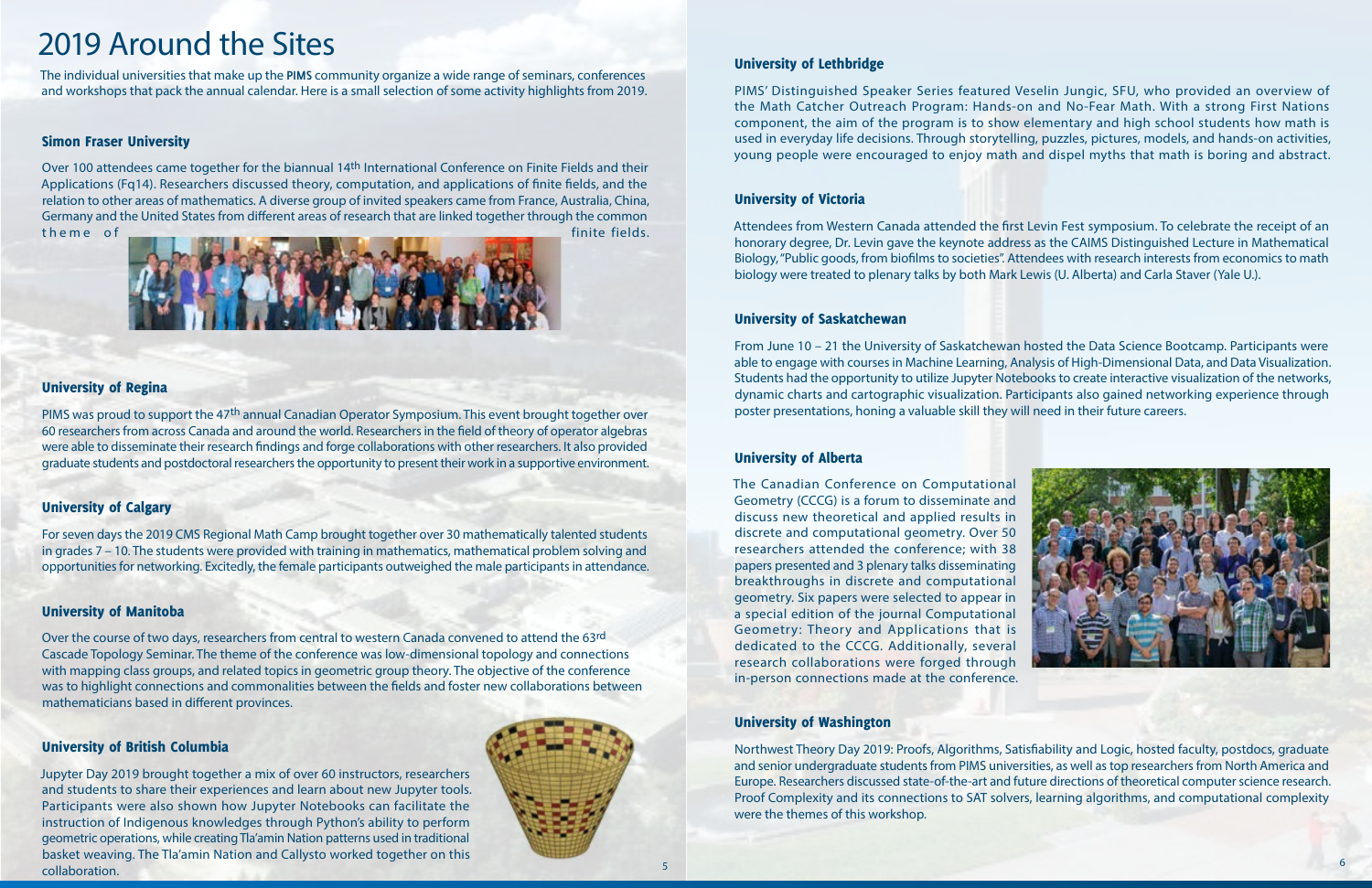## Postdoctoral Fellows

Every year PIMS sponsors numerous postdoctoral fellows (PDFs), attracting outstanding young scientists who contribute to PIMS research programs, many of whom later become faculty members at Canadian universities. PDFs are distributed throughout PIMS sites on a competitive basis. In addition, each one of PIMS' Collaborative Research Groups is allocated a number of PDFs, the selection of which is determined by an assessment panel.

### 2019 Postdocs:

Shuxing Li (SFU) Marco Carmosino (SFU) Sergii Myroshnychenko (UA) Brian Freidin (UBC) Thomas Budzinski (UBC CNRS) Fei Qi (UM) Edward Timko (UM) Zafer Selcuk Aygin (UL & UC) Hui Huang (US) Chandra Rajulapati (US)



Shirou Wang (UA) Hugo Lavenant (UBC) Jason Bramburger (UVic) Tseleung So (UR)

## Featured Postdoctoral Fellow: Chandra Rajulapati

Postdoctoral Researcher at the University of Saskatchewan.

"Hydrology deals with understanding of how water moves below and above Earth's surface. I developed interest in hydrology during my undergrad, as it deals with one of the most important, as well as valuable resources, on earth. With growing interest in fresh water sources, I have studied ground water aquifers in my masters and changes in precipitation for urban areas in my doctoral degree. After completion of a doctoral degree at the Indian Institute of Science, Bangalore, India, I joined the University of Saskatchewan in the fall of 2018 as a PIMS-GWF Postdoctoral fellow.

Math education and outreach are fundamentally important components of PIMS' activities. With a robust calendar of events, we engage and connect with the different groups within the PIMS community, and deliver relevant content that promotes K-12 education in math through high quality education programs.

2019 marked the 20<sup>th</sup> anniversary of ELMACON, which was attended by over 300 participants! The aim was to provide an exciting experience for students in grades 5 - 7, as they competed in a creative setting through a supportive, and sportlike atmosphere.

> My research deals with understanding changes in hydroclimatic variables like precipitation and temperature at different scales, estimating risk due to extreme events like floods, droughts and heatwaves, and developing sustainable water management systems. Under a changing climate, it is important to understand how frequently we are experiencing extreme events, and their intensity for risk assessment and disaster management. Therefore, currently, I am analyzing the global climate models output and downscaling them to estimate changes in hydroclimatic variables for the future, at regional and global scale.

> The best part of my experience as a PIMS-GWF PDF is attending the BIRS workshop at Banff from September 27-29 2019, where I got a chance to meet eminent mathematicians from all over Canada. My discussions with the workshop participants lead to a different perspective on Bayesian methods and Markov process, which are frequently used in modelling spatiotemporal and probabilistic structure of hydroclimatic processes and uncertainty quantification."

### ELMACON

### Emerging Indigenous Scholars Summer Camp

PIMS partnered with Langara College to support Indigenous high school students in their pursuit of mathematics. 30 students gathered to receive Math and English instruction in the morning, and get a taste of the post-secondary experience in the afternoon. Students chose among disciplines such as: chemistry, engineering, computing science, and physics and gained experience within these fields. The aim was to provide a sound foundation in Mathematics, Science and English, while increasing confidence and success when continuing their education.

### Math Summer School for Elementary School Teachers

Together with UBC and SFU, PIMS ran a 4-week summer school for 23 elementary school teachers. This camp provides teachers with an opportunity to improve their mathematical knowledge and skills. They also developed strategies for teaching to create an enthusiastic culture around math within their school.

### Changing the Culture

Over 100 educators came together for PIMS' annual Changing the Culture to narrow the gap between those who enjoy mathematics, and those who claim they don't. Jo-ann Archibald's (Q'um Q'um Xiiem) plenary talk focused on how Indigenous knowledges and stories support culturally responsive and culturally-based pedagogical approaches, and the need for educators to work ethically while supporting Indigenous knowledges.

PIMS is dedicated to increasing public awareness of the importance of mathematics and encouraging students to see mathematics as a subject that opens doors to careers in many exciting fields. An integral part of the PIMS mandate is to enrich public awareness of mathematics through outreach and to enhance mathematical training for teachers and students in K-12. PIMS is also a strong advocate for Aboriginal and First Nations students.

''

## Education Overview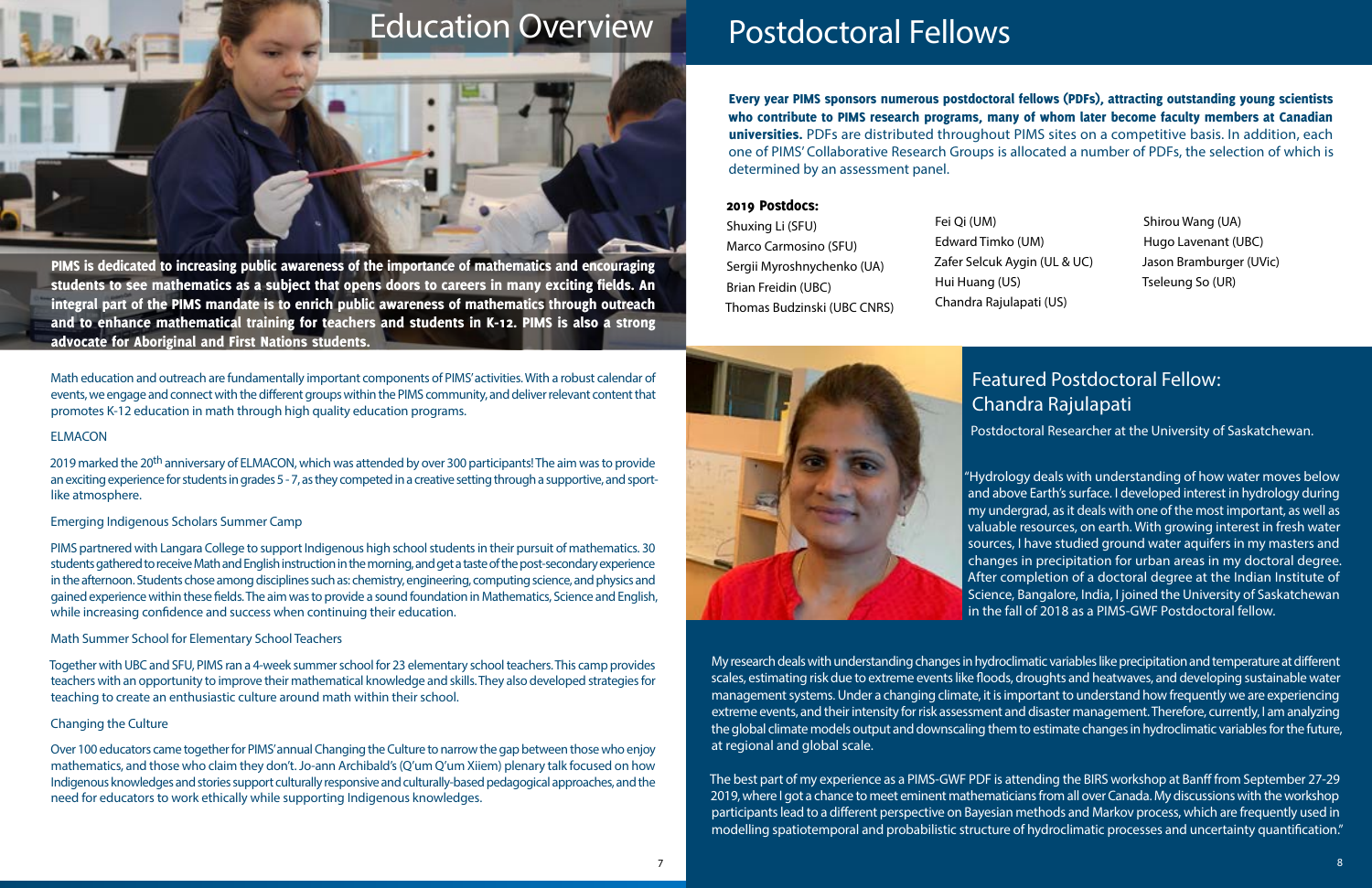## PIMS Education Prize

Jamie Mulholland, Simon Fraser University Jamie Mulholland is a senior lecturer in the Department of Mathematics at Simon Fraser University. Jamie's background is in pure mathematics; in particular abstract algebra, algebraic topology, combinatorial group theory, and number theory. He is also very interested in mathematics education and promoting mathematics to students at all age levels: elementary school through college/university. For Jamie, mathematics is a very beautiful subject which highlights some of the greatest achievements in human thought. Unfortunately, not everyone hangs on long enough to reach the stage where they encounter this beauty. This is not to say that a high level of sophistication is required to understand or appreciate the ideas, in fact, quite the opposite is true. Some of the ideas can be presented to students as early as elementary school.

## 2019 Prizes & Awards

### CRM - Fields - PIMS Prize

Nassif Ghoussoub, University of British Columbia Nassif Ghoussoub obtained his Ph.D. from Université Pierre et Marie Curie in 1975. Shortly thereafter he joined the Mathematics Department at UBC, where he is currently a Distinguished University Professor. Professor Ghoussoub's contributions have been recognized by the Coxeter-James, Jeffery-Williams and David Borwein Awards of the Canadian Mathematical Society, honorary doctorates from Université Paris-Dauphine and the University of Victoria, and Fellowship in the American Mathematical Society. He was elected Fellow of the Royal Society of Canada in 1993, and was appointed Officer of the Order of Canada in 2015. His present research interests are in non-linear analysis and partial differential equations.

## UBC/PIMS Mathematical Sciences Young Faculty Award

Liam Watson, University of British Columbia Dr. Liam Watson is an Associate Professor of Mathematics at UBC, with a research focus on Low Dimensional Topology. Dr. Watson received his PhD in 2009, from the University of Quebec. Dr. Watson has won teaching awards from UBC, the University of Glasgow and UCLA. He has also won a tier 2 Canada Research Chair award and a CRM- Simons professorship.

He studies problems in low-dimensional topology using invariants like Khovanov homology and Heegaard Floer homology. His research is supported by a grant from the Natural Sciences and Engineering Research Council of Canada (NSERC).

## 2019 PIMS fifth Postdoctoral Training Centre in Stochastics (PTCS)

This was the fifth annual meeting of the PIMS Postdoctoral Training Centre in Stochastics (PTCS). The retreat offers an opportunity for young researchers in pure or applied probability from Western Canada and Washington state to interact, communicate their recent results and ongoing research programs, and initiate new collaborations. The level of talks at the retreat was extremely high in terms of content and presentation. The open problems session led to at least one on-going collaboration between Y. Spinka and T. Budzinski on the enumeration of domino tilings. The range of topics from applied statistical hydrology to mathematical finance to the latest developments in random growth models, was a prominent feature of the workshop.

Chandra Rajulapati (US) spoke on modelling precipitation, both locally and globally, and how global trends provide inputs for urban precipitation estimates.

Shirou Wang (UC) presented her work on random dynamics from an applied modelling perspective in which the random cocycle structure arises due to extrinsic ergodic noise in the system and is further perturbed by a Markov chain arising from smaller intrinsic noise..

Thomas Budzinski (UBC) spoke on random gluing models to construct random manifolds from sequences of polygons.

2019 Results: During the meeting plans were made for an annual conference rotating between sites at UBC, U. Washington, U. Victoria and U. Alberta. A large meeting at UW was planned for 2020 using the final cycle of NSF funding for the PTCS, and a smaller weekend meeting at U. Victoria will be held in April of 2020. This will be followed by a one-week meeting in Victoria in 2021 and a large event at U. Alberta in 2022, with another Summer School in Probability in 2022 at either U. Alberta or UBC.









## 2019 Attending Postdocs:

Shuxing Li (SFU) Marco Carmosino (SFU) Sergii Myroshnychenko (UA) Brian Freidin (UBC) Thomas Budzinski (UBC CNRS)

## Fei Qi (UM) Edward Timko (UM) Zafer Selcuk Aygin (UL & UC) Hui Huang (US) Chandra Rajulapati (US)

Shirou Wang (UA) Hugo Lavenant (UBC) Jason Bramburger (UVic) Tseleung So (UR)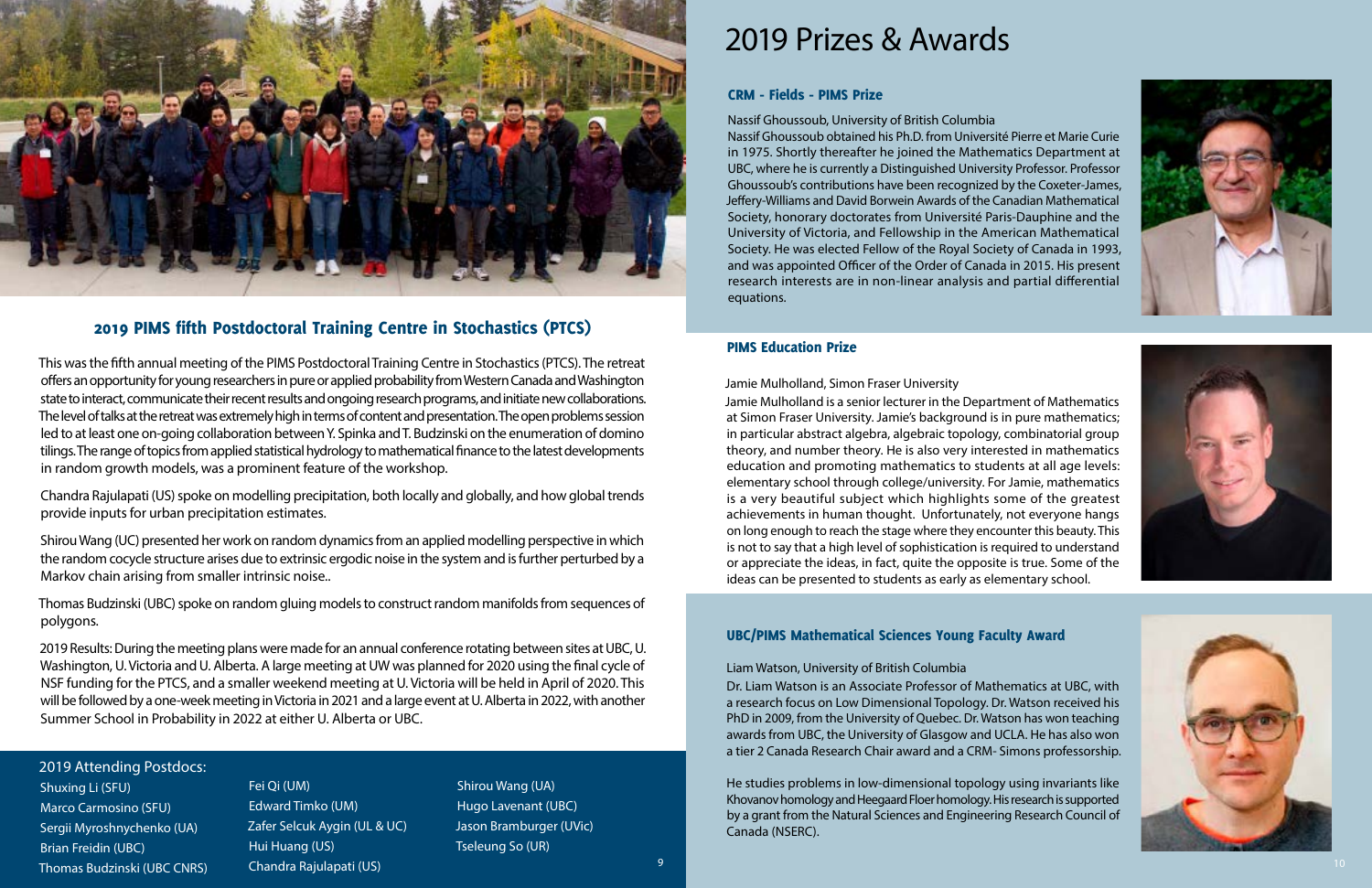## Diverstity in Mathematics

Over 30 high-school and undergraduate students participated in the second annual Diversity in Mathematics program. This multi-year, multi-level program promotes diversity and inclusivity in STEM. It is hosted by the Pacific Institute for Mathematical Sciences for female-identified undergraduate students studying mathematics.

Participants are exposed to a variety of mini-courses, lectures, group projects, panel discussions and field trips, with a variety of mathematical themes that are not currently explored in the regular curricula. Students in the high-school stream had the opportunity to be mentored by the undergraduate participants who instilled a sense of belonging amongst the university community.

Callysto is a free, curriculum-based and skills development platform, available on any web browser, without any software installation. Launched in 2018 by the Pacific Institute for the Mathematical Sciences and Cybera, it was developed to help students strengthen their digital capabilities. It is funded through the federal government's CanCode program, and received new funding in 2019.

Numerous academic and industrial career options were showcased to illuminate the many pathways that begin with mathematics.

Through the program's undergraduate stream, students were exposed to a new course each week. The first week was an: Introduction to Computational Fluid Dynamics for Medical Applications, and Fighting Infectious Diseases with Math and Genomics was showcased in the final week.











It gives students in grades 5-12 access to an interactive learning program, capable of big data processing, digital math equations, remote collaboration, and a multitude of other innovative functions to enhance computational and design thinking skills.

Learning modules are housed in Jupyter Notebooks, and allow users to seamlessly intertwine lines of code with formatted text, images, and visualizations. This provided an opportunity to pass down traditional Indigenous teachings. The Callysto Salish Basket project at Simon Fraser University combined the teachings of basic geometric math concepts with basket weaving patterns from the Tla'amin Nation on the Sunshine Coast.

From an education perspective, the platform is ideal for remote learning. Teachers can deliver assignments that are self-contained within a single Jupyter Notebook, and students can work directly inside the assignment. Teachers are able to follow a student's thought process in its raw form, helping them assess the level of understanding, as well as potential problem areas.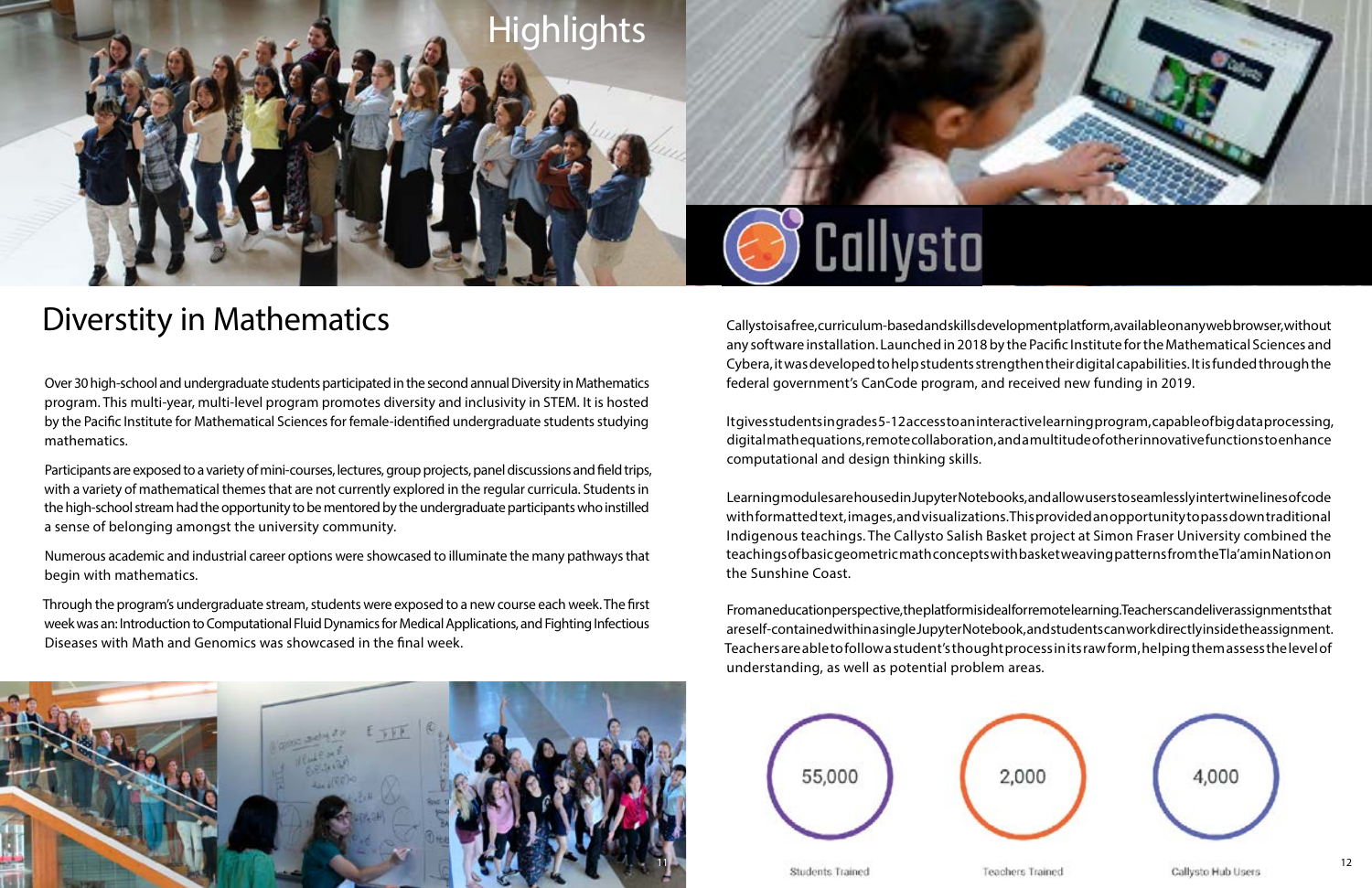# bcdata

## **2019 COLLOQUIUMS:**

[Data Challenges and Solutions for](https://bcdata.ca/colloquium/2019-2020/20191121-khalighi/)  [Autonomous Vehicles](https://bcdata.ca/colloquium/2019-2020/20191121-khalighi/) Yaser Khalighi, [Caliber Data Labs](https://www.caliberdatalabs.ai/)

[Data-driven Control and Optimization](https://bcdata.ca/colloquium/2019-2020/20190926-biswas/)  [in the Wind Industry](https://bcdata.ca/colloquium/2019-2020/20190926-biswas/) Sampoorna Biswas, Data Engineer, [Clir](https://clir.eco/)

[Mapping the Internet](https://bcdata.ca/colloquium/2019-2020/20191024-hannie/) 00] 1010100001100 Stefan Hannie, Researcher and Developer, [Corvum](https://www.corvum.ca/)

## Blog Post: [Saving Lives With Data and Math](https://medium.com/pims-math/saving-lives-with-data-and-math-b697667d1cd7)

## PIMS Workshop on Mathematical Sciences and Clean Energy Applications

Nearly 100 attendees participated in 33 talks over the course of the workshop. The theme was to minimize climate impacts and prevent runaway climate change. To achieve this, the energy chain of the global economy must be drastically decarbonized. Attendees were presented with first-hand accounts of mathematical scientists working in clean energy projects, gentle introductions to clean energy systems and mathematical tools, graduate student presentations, and panel discussions on topics such as challenges in clean energy. The role of mathematics in clean energy was highlighted in session topics such as: Wind Energy Market Modelling, Water, Optimization, Solar, Storage and Distribution, Electrochemical, and Energy Policy.

Since its inception in 2017, bcdata has run a series of workshops and colloquiums to support the data science community. With the support of [Avigilon \(a Motorola Solutions Company\)](http://avigilon.com/) and the [Pacific Institute for the](https://www.pims.math.ca/)  [Mathematical Sciences \(PIMS\)](https://www.pims.math.ca/), bcdata ran a series of Colloquiums in 2019. This provided an opportunity to identify synergies, facilitate the exchange of expertise, and support research collaborations.

> The workshop facilitated a greater dialogue between those in the mathematical sciences and the clean energy sector. A panel discussion on "How I got into Clean Energy Research" provided a window for the mathematical sciences community to see first-hand examples of how one can make the transition into clean energy research.



Through the bcdata initiative, we have created a robust data science community, which supports expertise in young mathematicians and provides training and career pathways in data science. The collaboration facilitates relationships between government, industry, universities and not-for-profits. A goal is to forge longterm research and development partnerships to improve society and advance industry in British Columbia.

![](_page_7_Picture_3.jpeg)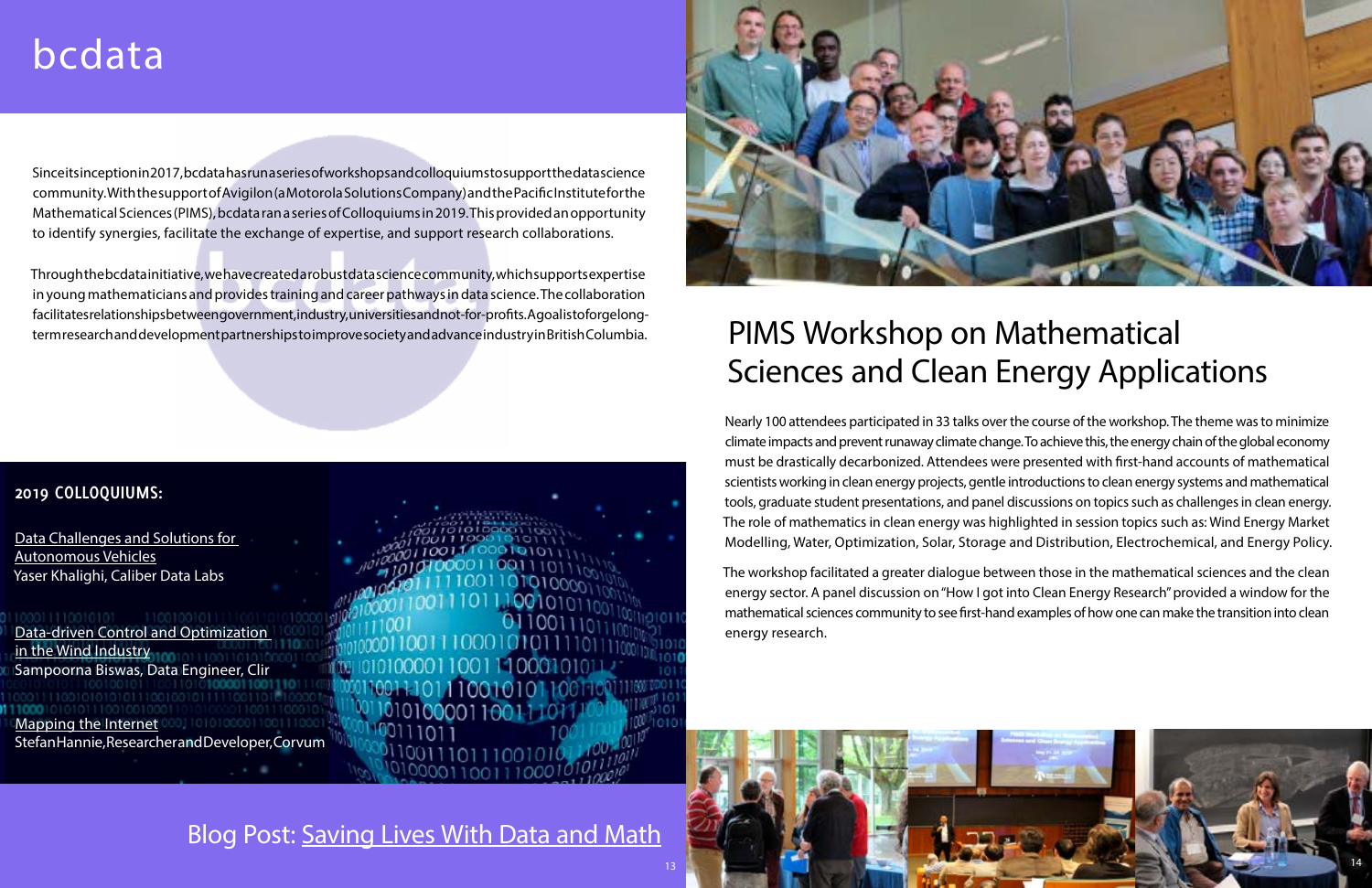## PIMS-CNRS International Research Lab Renewal

With the original PIMS-CNRS agreement signed in 2007, we are extremely pleased with the renewal of the PIMS-CNRS IRL #3069, in 2019. The agreement facilitates research collaborations between mathematical scientists at PIMS member universities in North America, and researchers across France. In its 80th year, the CNRS celebrates over 1,000 labs in France and about 100 labs outside of France. Through partnerships, researchers have the opportunity to visit labs which align with their research interests, facilitating a robust community and the exchange of information amongst researchers.

![](_page_8_Picture_14.jpeg)

Additionally, the partnership provides access to PIMS-CNRS Fellowships, the PIMS-CNRS Student Mobility Program and PIMS-CNRS Poses Rouges 2020 which offers 3-month research positions in France to academics from PIMS member institutes. In 2019, PIMS was pleased to host 4 CNRS visitors: Dr. Raphael Chetrite and Dr. Joris van der Hoeven at PIMS SFU, and Dr. Charles Favre and Dr. Filippo A.E. Nuccio Mortarino Majno di Capriglio at PIMS UBC.

## Étienne Ghys - Vancouver Tour

PIMS has a longstanding relationship with the French mathematics community through its partnership with the CNRS (Centre National de la Recherche Scientifique). This relationship has been integral to facilitate and encourage research collaborations between mathematical scientists at PIMS member universities in North America and researchers across France, as well as hosting events such as Étienne's Vancouver Tour.

Étienne Ghys is a French mathematician whose scientific contributions deal with the geometry and topology of dynamical systems. The Consulate General of France in Vancouver and PIMS hosted the Etienne Ghys: Vancouver Tour from May 2 - 3, 2019, with a series of events in Downtown Vancouver, UBC Vancouver campus and a French session on Cambie Street at the Alliance Française.

The Geometry of Snowflakes | May 2, 2019 | A Mirror Maze: Numbers in Nature Snowflakes are natural jewels. Scientists have been trying to understand them for more than four hundred years. Étienne told the story of snowflakes and used it as an opportunity to show beautiful images.

PIMS Colloquium - Singularities of Planar Analytic Curves | May 3, 2019 In the neighborhood of a singular point, a real analytic curve in the plane consists of a finite number of branches. Each of these branches intersects a small circle around the singular point in two points. The main purpose of this talk is to give a complete description of those analytic chord diagrams.

Café des Sciences - The Geometry of Networks | May 3, 2019 We live in a world organized by gigantic networks. Mathematicians have long been interested in these structures and understanding their geometry, which has little to do with the Pythagorean theorem!

![](_page_8_Picture_3.jpeg)

Above: CNRS CEO, Antoine Petit and PIMS Director, James Colliander at the CNRS IRL signing ceremeny in Vancouver. Below, PIMS CNRS visitors Raphael Chetrite (left) and Filipo Nucci (right)

![](_page_8_Picture_5.jpeg)

![](_page_8_Picture_6.jpeg)

![](_page_8_Picture_7.jpeg)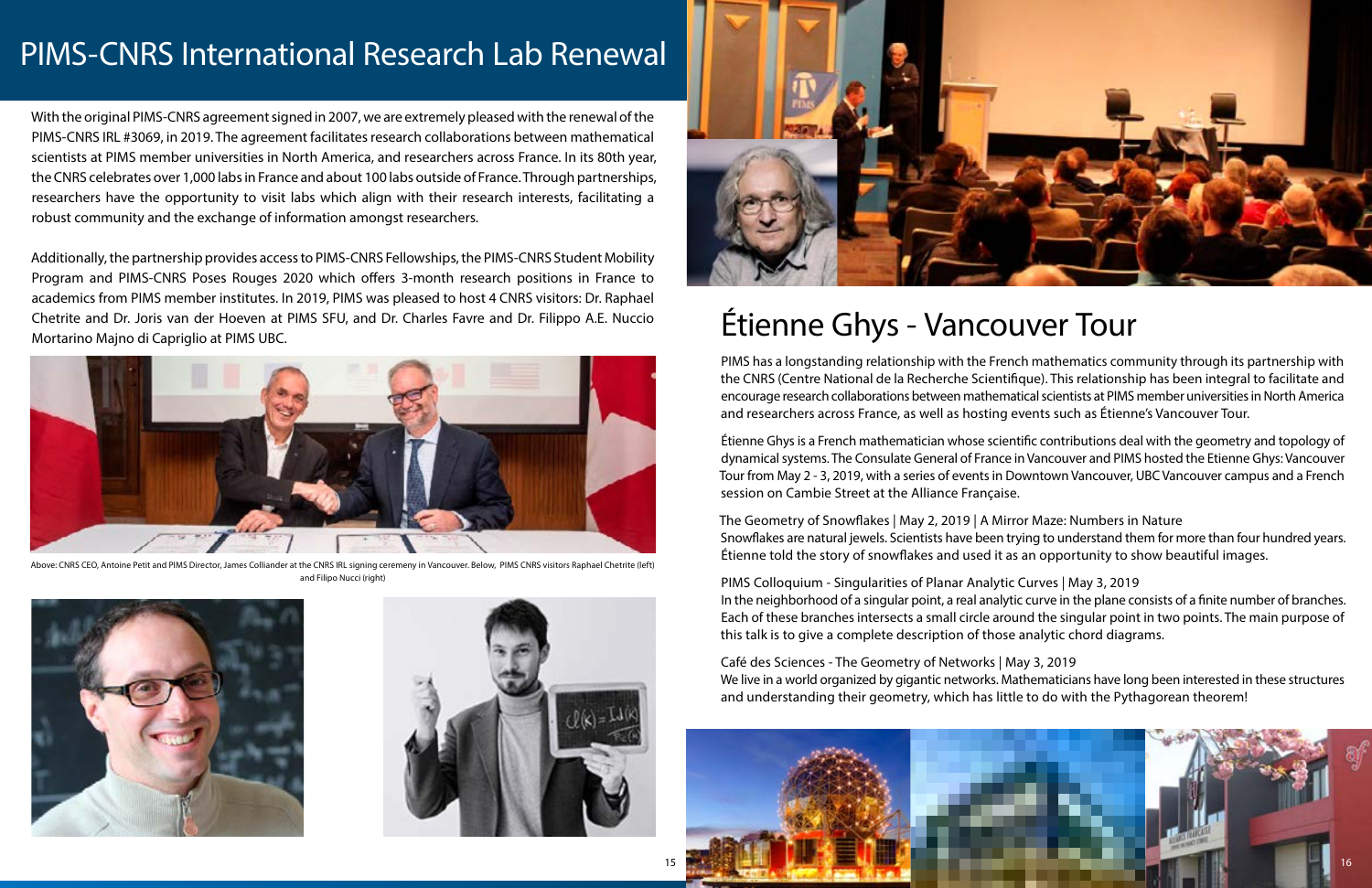## PIMS Workshop on Arithmetic Topology

Over the last 10 years there has been a surge of activity at the intersection of algebraic topology, number theory and algebraic geometry. The development of new theorems, from Ellenberg-Venkatesh-Westerland's breakthrough results on the Cohen–Lenstra heuristics for function fields, to new sources of heuristics in topology, such as Vakil–Wood's predictions from the Grothendieck ring, facilitated the emergence of arithmetic topology as a new program of research.

New research activity in this emerging field provided the opportunity for a 5-day workshop, bringing together both junior and senior researchers from across disciplines. Attendees enjoyed 6 expository mini-courses by experts, 7 research talks, two sessions of junior participant lightning talks and 3 moderated problem sessions.

The objectives of the workshop were to provide researchers with a global view of this developing multidisciplinary area, instill a detailed awareness of the range of methods available, and develop a robust problem list to help quide scholarship in this area for the next 5 – 10 years.

![](_page_9_Picture_5.jpeg)

![](_page_9_Picture_6.jpeg)

![](_page_9_Picture_7.jpeg)

|            | August 10 - 14 New Trends in Localized Patterns in PDEs:<br>Mathematical Theory & Applications to Physics,<br>Biology & Social Sciences<br>University of British Columbia |
|------------|---------------------------------------------------------------------------------------------------------------------------------------------------------------------------|
| - Ongoing  | September 30 Washington Experimental Mathematics Lab<br><b>Collaborations (WXML)</b><br>University of Washington                                                          |
| October 24 | Mathematical and computational challenges<br>.                                                                                                                            |

 **in Cryo-Electron Microscopy** University of British Columbia

### **SEMINARS, CONFERENCES AND WORKSHOPS**

|                                  | January 1 - Ongoing Calgary Lunchbox Lecture Series<br>University of Calgary                                              |
|----------------------------------|---------------------------------------------------------------------------------------------------------------------------|
|                                  | January 1 - Ongoing PIMS-UVIC Colloquium Series<br>University of Victoria                                                 |
|                                  | January 1 - Ongoing Calgary Algebra and Number Theory Seminar Series<br>Calgary                                           |
| January 1 - Ongoing CORE Seminar | University of Washington                                                                                                  |
|                                  | January 1 - Ongoing PIMS Nonlinear Dynamics Seminar Series<br>University of Victoria                                      |
|                                  | January 1 - Ongoing Probability Seminar Series<br>University of Alberta                                                   |
|                                  | January 30 - Ongoing bcdata Colloquium Series<br>Vancouver                                                                |
| March $7 - 8$                    | Canadian Western Algebraic Geometry Symposium<br>University of Saskatchewan                                               |
| April 1 - Ongoing                | PIMS Edmonton-Cambridge-Seoul Geometry and<br><b>Physics Seminar</b><br>University of Alberta                             |
| April 30 - May 2                 | BC Undergraduate Math and Statistics Conference<br><b>Simon Fraser University</b>                                         |
| May 1 - 3                        | Alberta Number Theory Days XII<br><b>Banff International Research Station</b>                                             |
| May 9                            | <b>ELMACON</b><br>University of British Columbia                                                                          |
| May 20 - 21                      | Prairie Discrete Math Workshop<br>University of Lethbridge                                                                |
| May 25 - 29                      | GAP XVII - Deformations and Higher Structures<br>University of British Columbia                                           |
| June 15 - 24                     | Foundations of Computational Mathematics Conference<br><b>Simon Fraser University</b>                                     |
| July 13 - 17                     | Recent Advances and New Directions in the Interplay of<br>Noncommutative Algebra and Geometry<br>University of Washington |
| August 5 - 7                     | Canadian Conference on Computational Geometry<br>University of Saskatchewan                                               |
| August 10 - 14                   | Derivative Free Optimization Workshop<br>University of British Columbia                                                   |

**For more information and updates, visit www.pims.math.ca**

## 2020 Event Highlights

| Two-week graduate course in processbased<br>hydrological modeling |
|-------------------------------------------------------------------|
| University of Saskatchewan                                        |
| PIMS- CRM Summer School in Probability                            |
| University of British Columbia                                    |
| Path2Math Summer Academy                                          |
| University of Manitoba                                            |
| Summer School on discrete probability, physics and algorithms     |
| University of Montreal                                            |
|                                                                   |
| PIMS - Germany Summer School on Eigenvarieties                    |
| University of British Columbia                                    |
| August 4 - 14 PIMS Diversity in Mathematics Summer School         |
|                                                                   |
| University of British Columbia & Simon Fraser University          |
|                                                                   |

| $2018 - 2021$ | High Dimensional Data Analysis                                                                                             |
|---------------|----------------------------------------------------------------------------------------------------------------------------|
| 2020 - 2023   | Quantum Topology and Its Applications                                                                                      |
| 2020 - 2023   | Novel techniques in low dimension: Interactions<br>between Floer homology, representation theory and<br>algebraic topology |

## **COLLABORATIVE RESEARCH GROUPS**

## **SUMMER SCHOOLS**